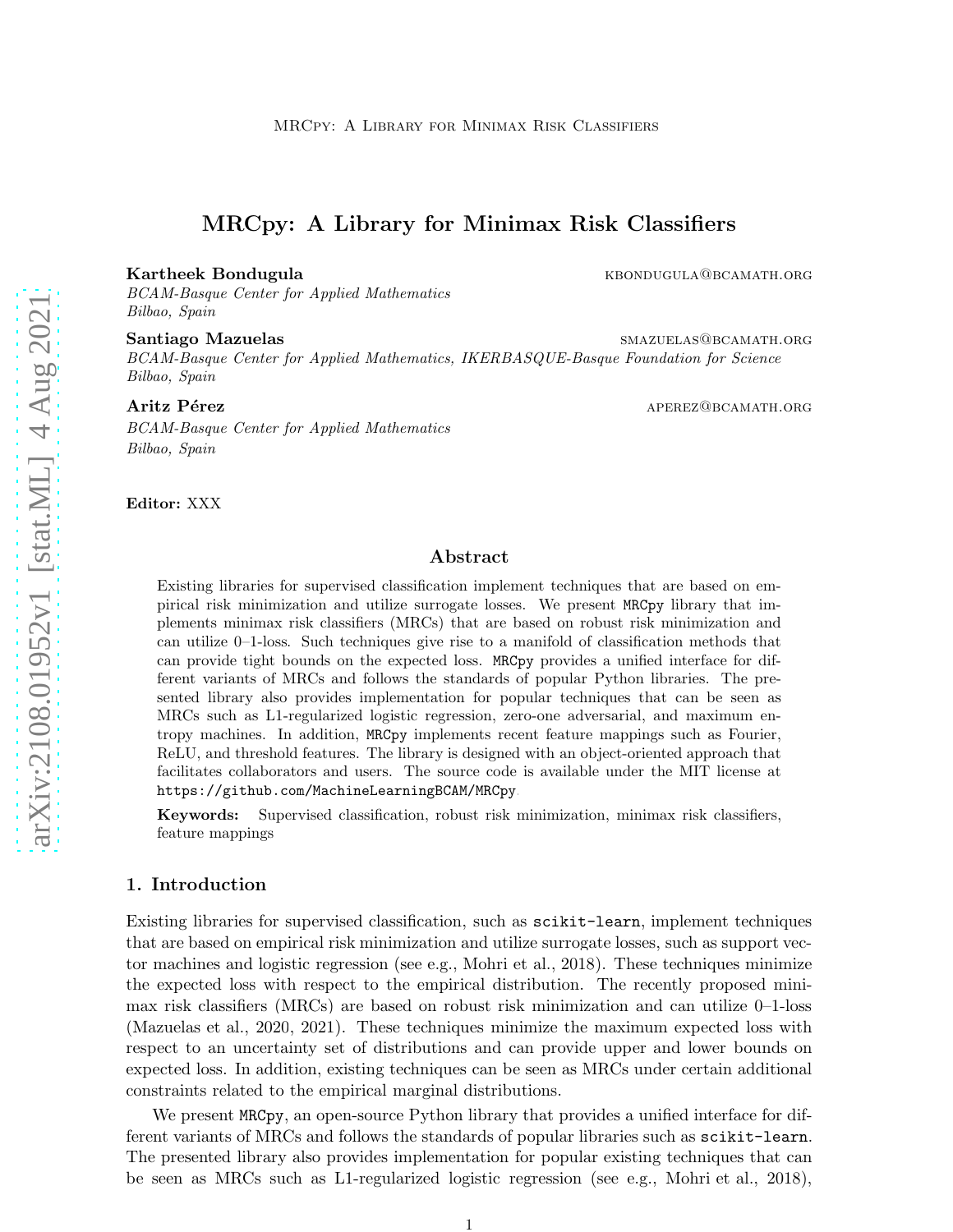#### BONDUGULA AND MAZUELAS AND PÉREZ

| MRCpy                | Corresponding Techniques                         | Existing Libraries     |
|----------------------|--------------------------------------------------|------------------------|
| MRC $(0-1$ -loss)    |                                                  | х                      |
| $MRC$ ( $log-loss$ ) | х                                                | Х                      |
| CMRC $(0-1$ -loss)   | Zero-one adversarial.<br>Maximum entropy machine |                        |
| CMRC $(log-loss)$    | L1-regularized logistic regression               | scikit-learn.<br>shark |

Table 1: Techniques corresponding to MRCs and their existing libraries

zero-one adversarial [\(Asif et al., 2015\)](#page-4-3), and maximum entropy machines [\(Fathony et al.](#page-4-4), [2016\)](#page-4-4). Table 1 summarizes the 4 variants of MRCs currently implemented by MRCpy along with the corresponding techniques and their implementation in existing libraries. In addition, MRCpy implements recent feature mappings such as Fourier, ReLU, and threshold features [\(Rahimi and Recht](#page-4-5), [2008a](#page-4-5)[,b;](#page-4-6) [Lebanon and Lafferty](#page-4-7), [2001](#page-4-7); [Sun et al.](#page-4-8), [2018\)](#page-4-8). The library is designed with an object-oriented approach that facilitates collaborators and users. For instance, the library provides users with a convenient way to implement their own feature mapping object and combine it with the MRCs.

The rest of the paper is organized as follows. Section 2 provides a description of the variants of MRCs implemented. Section 3 describes the code design and presents an overview of MRCpy. Finally, Section 4 illustrates the usage of the library through elementary examples.

### 2. Minimax Risk Classification

MRCs obtain a classification rule  $h^u$  that minimizes the maximum expected  $\ell$ -loss with respect to distributions in an uncertainty set  $U$  defined by expectation constraints, that is,

$$
h^{\mathcal{U}}\in \arg\min_{h}\max_{p\in\mathcal{U}}\ell(h,p)
$$

This minimax risk optimization problem composes the learning stage of MRCs and is equivalent to a convex optimization problem with L1-regularization as detailed by [Mazuelas et al.](#page-4-2) [\(2021](#page-4-2)).

MRCpy currently implements 4 variants of MRCs that use two types of uncertainty sets and loss functions. The first type of uncertainty set  $(\mathcal{U}_1)$  is defined by constraints that bound the expectations of a feature mapping. MRCs (MRC) using this type of uncertainty sets provide upper and lower bounds on the expected loss. The second type of uncertainty set  $(\mathcal{U}_2)$  is defined by an additional constraint that fixes the instances' marginal distribution such that they coincide with the empirical marginal distribution. MRCs (CMRC) using this type of uncertainty sets correspond to popular techniques that do not provide bounds on the expected loss. The first type of loss function  $(0-1-\text{loss})$  quantifies the probability of classification error. The second type of loss function (log-loss) quantifies the negative log-likelihood for a classification rule. While MRCs can utilize 0–1-loss that directly provides the classification error, common techniques rely on surrogate losses, such as log-loss and hinge-loss.

MRCs use feature mappings to represent instance-label pairs as real vectors similarly to other existing techniques (see e.g., [Mohri et al.](#page-4-0), [2018\)](#page-4-0). Currently, MRCpy implements 3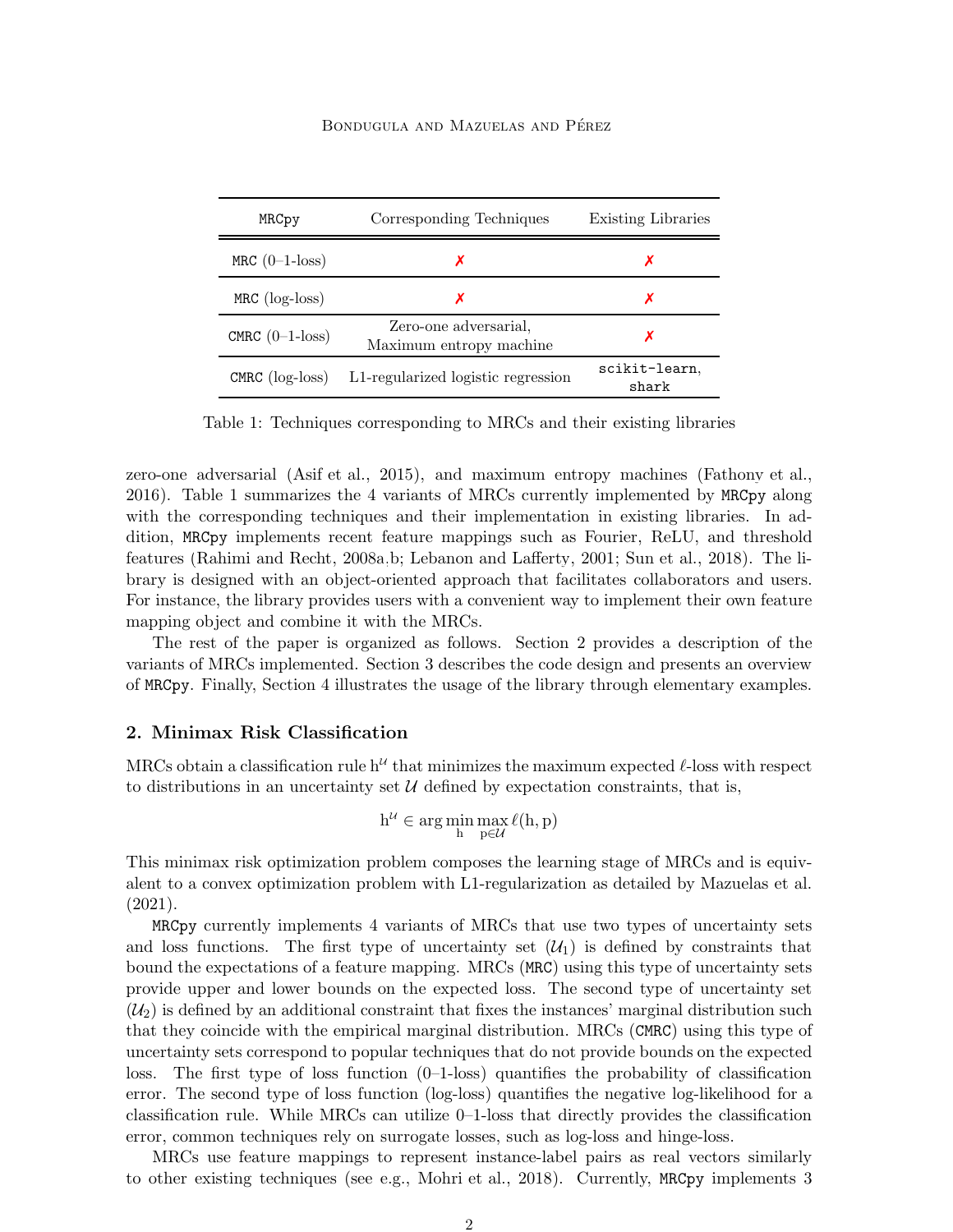kinds of recently proposed feature mappings: random Fourier features [\(Rahimi and Recht,](#page-4-5) [2008a](#page-4-5)), random ReLU features [\(Sun et al.](#page-4-8), [2018](#page-4-8)), and threshold features [\(Rahimi and Recht](#page-4-5), [2008a](#page-4-5); [Lebanon and Lafferty](#page-4-7), [2001;](#page-4-7) [Mazuelas et al., 2020](#page-4-1)) that can be easily combined with the variants of MRCs in the library. In addition to these feature mappings, the library also implements the usual identity feature map referred to as linear feature map.

# 3. Overview and Design

MRCpy provides implementation for different MRCs with an object-oriented approach. The different MRCs in the library inherit from a BaseMRC class, and implement the functions minimax risk and predict proba. The function minimax risk solves the minimax risk optimization problem and the function predict proba returns the classification probabilities for given instances. The parent class BaseMRC implements the usual functions fit and predict that utilize the sub-class functions minimax risk and predict proba respectively. Currently, MRCpy implements the 4 variants of MRCs, as described in Section 2, using the classes MRC and CMRC that inherit from the BaseMRC class. These classes correspond to MRCs that use the uncertainty sets  $\mathcal{U}_1$  and  $\mathcal{U}_2$ , respectively, with each class having implementation for different loss functions. In addition to the functions defined above, the MRC class implements the functions get upper bound and get lower bound that provide the upper and lower bounds for expected loss. The upper bound is directly obtained by the minimax risk optimization while the lower bound is obtained by solving an additional optimization problem. To solve the convex optimization problems, the library provides the option to use either a fast optimization algorithm based on Nesterov acceleration [\(Tao et al.](#page-4-9), [2020](#page-4-9)) or a more accurate subroutine that uses cvxpy library but can be slower.

MRCpy enables to use multiple types of recent feature mappings using the module phi. This module provides implementation for different kinds of feature mappings with an object-oriented approach. A feature mapping in the module inherits from a BasePhi class, and implements the functions fit and transform. The function fit learns the required parameters used to compute the features and the function transform returns the features computed using the parameters. The parent class BasePhi implements the other utility functions, in addition to fit and transform, that are used by the MRCs in the library. Currently, the module implements 3 kinds of feature mappings based on random features and thresholds using the classes RandomFourierPhi, RandomReLUPhi, and ThresholdPhi, in addition to the linear feature map implemented by the BasePhi class itself.

MRCpy depends on standard scientific Python libraries numpy, scipy, scikit-learn and cvxpy. It also comes with a datasets module that provides multiple public benchmark data sets on supervised classification along with functions that simplify their usage. The library is hosted on GitHub at <https://github.com/MachineLearningBCAM/MRCpy> which offers a convenient way to request support and to raise issues. The code follows standards that facilitate readability and collaboration, and undergoes unit-testing with continuous integration using the service Travis CI that ensures code quality and clarity with the Python tool flake8. The detailed documentation is available at <https://MachineLearningBCAM.github.io/MRCpy> and includes the installation guidelines, examples and the description of the API.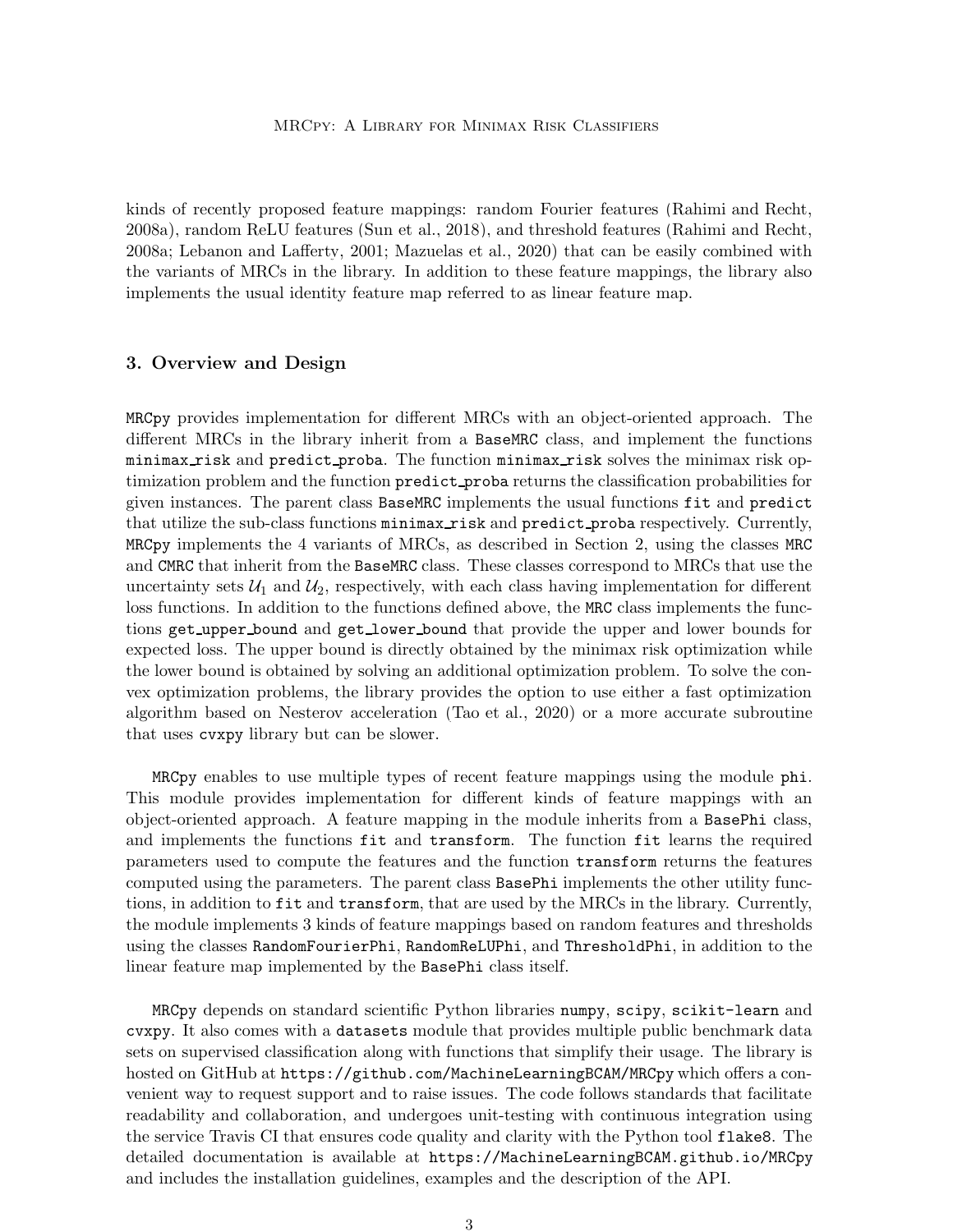## 4. Usage

The current version  $(v0.1.1)$  of MRCpy is available for Python 3.6 and provided under the MIT license. The library can be easily installed by following the instructions given in the GitHub repository. In the following, we present some examples to illustrate the usage of the MRCpy's intuitive API.

The code snippet shown below trains a MRC classifier using 0–1-loss on a classification data set available in the library.

```
from MRCpy import MRC
from MRCpy . datasets import load_mammographic
from sklearn. model_selection import train_test_split
# Load the mammographic data set
X, Y = load_mammographic (return_X_y=True)
# Split the data into training and testing
X_train , X_test , y_train , y_test = train_test_split (X , Y , test_size
   =0.2, random_state=42)
# Create the MRC classifier using default loss (0-1)
clf = MRC()# Fit the classifier on the training data
clf. fit( X_train , y_train)
# Bounds on the classification error ( only for MRC)
lower_error = clf . get_lower_bound ()
upper_error = clf . get_upper_bound ()
# Compute the accuracy on the test set
accuracy = c1f.score(X_test, y_test)
```
The default loss function used in the library is the 0–1-loss and the log-loss can be used by setting the parameter  $loss='log'$  in the object declaration. In addition, the default feature mapping is linear and the other feature mappings can be used by setting the parameter phi in the object declaration. The following code snippet illustrates the use of the 3 different feature mappings that are currently available in MRCpy using the log-MRC variant.

```
# Create the MRC using log-loss and different feature mappings
clf1 = MRC(\text{loss} = 'log', phi = 'fourier')clf2 = MRC(loss='log', phi='relu')clf3 = MRC(loss='log', phi='threshold')
```
In addition, all the examples shown here can also be reproduced for the CMRC class except for the bounds on expected loss.

The library also provides users with a convenient way to implement their own feature mapping object. A basic approach to implement a new feature mapping can be to extend BasePhi and implement the functions fit and transform. This object can be easily combined with the MRCs in the library by setting it to the parameter **phi.** Additional examples together with the detailed API can be found in the library's documentation.

## 5. Conclusion

We presented the Python library MRCpy that implements for recently proposed supervised classification techniques called minimax risk classifiers (MRCs). In addition, the presented library implements recent feature mappings. MRCpy is designed with an objectedoriented approach that facilitates adaptability. The library is available on GitHub at